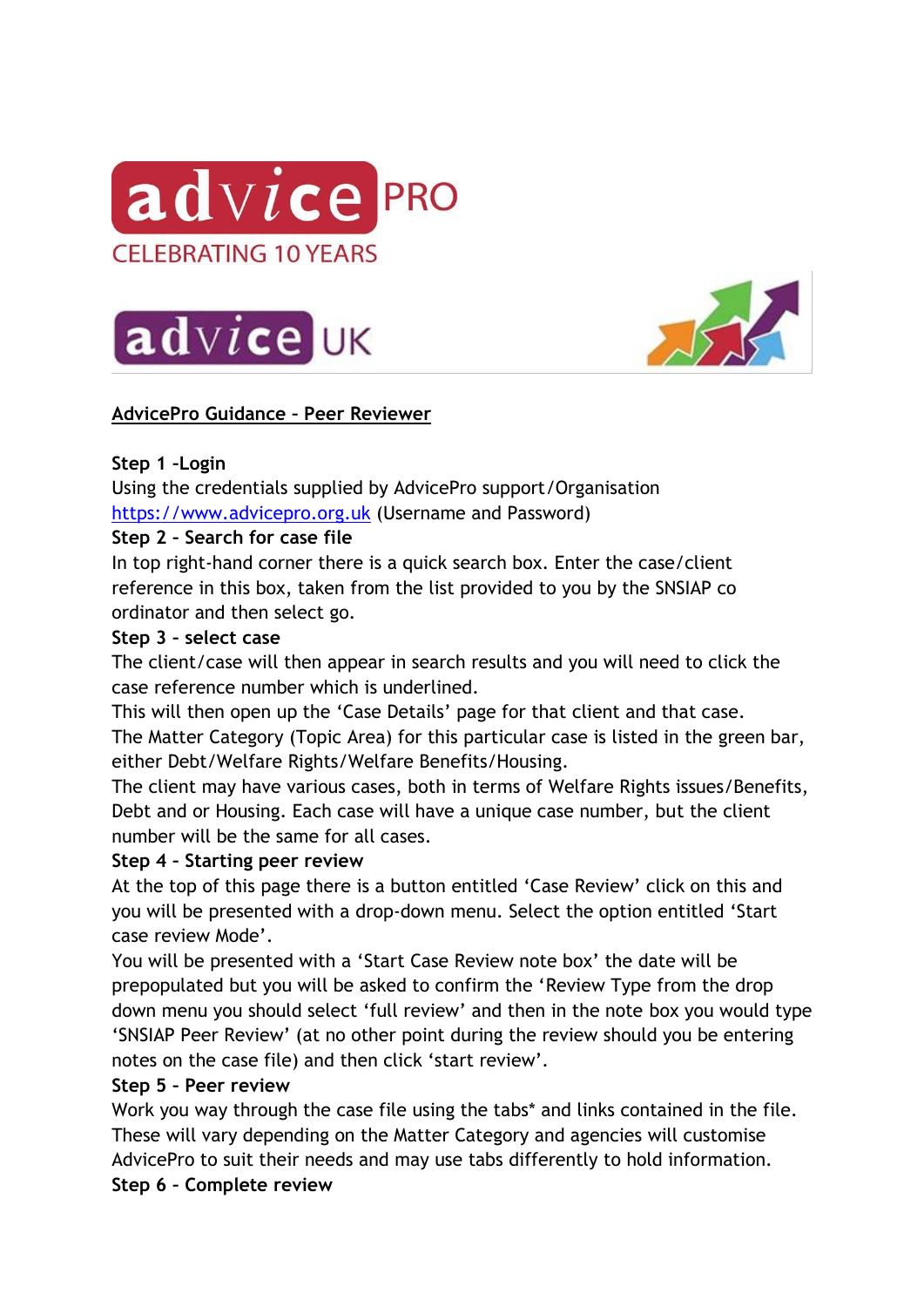When the peer review is complete select the 'Case review' button at the top of the page and from the drop-down menu select 'finalise review'

## **\*Tab summary**

# **Client -**

Clients details including personal information i.e. address, demographics, partner details, contacts, dependants, social issues, client addresses, employment history and client cases (list of all other cases under this client).

# **Case -**

Information relating to the work carried out on the case for which the secondary tabs are listed below.

## **Details –**

Details of case owner, case status, external audit consent verification, advice categories, case summary pages, sub matters, funding sources and outreach locations

## **Progress -**

A checklist for verifications to be checked by the adviser. Documents for each check, i.e. consent form, can be attached and held in the folders on the right of the screen. (Can also be renamed to Documentation or Checklist).

## **Strategies -**

Details of the options available to the client and indicates whether a discussion about the option has taken place with the client. (Can also be renamed to Options).

# **Outcomes -**

Details the financial and non-financial outcomes achieved for the client. (unless it is a welfare rights matter category in which case they are recorded under welfare rights stages for each case/issue)

### **Scored outcomes**

May be used to record client journeys or survey results

### **Financial Exclusions –**

Used in Debt cases to record any financial exclusions client is presenting with. **Financial Capabilities –**

Used in Debt cases to record the client's financial capabilities before the advice given and then the after score to show the difference the organisation has made in terms of enhancing the client's financial capability.

# **Social Policy issue –**

Allows for inclusion of any social policy issues involved in the matter.

### **Referrals -**

Information on all the referrals made for the client. This will include where referral came from, as well as referrals made by the organisation elsewhere for this client and the reason for doing so.

# **Work completed –**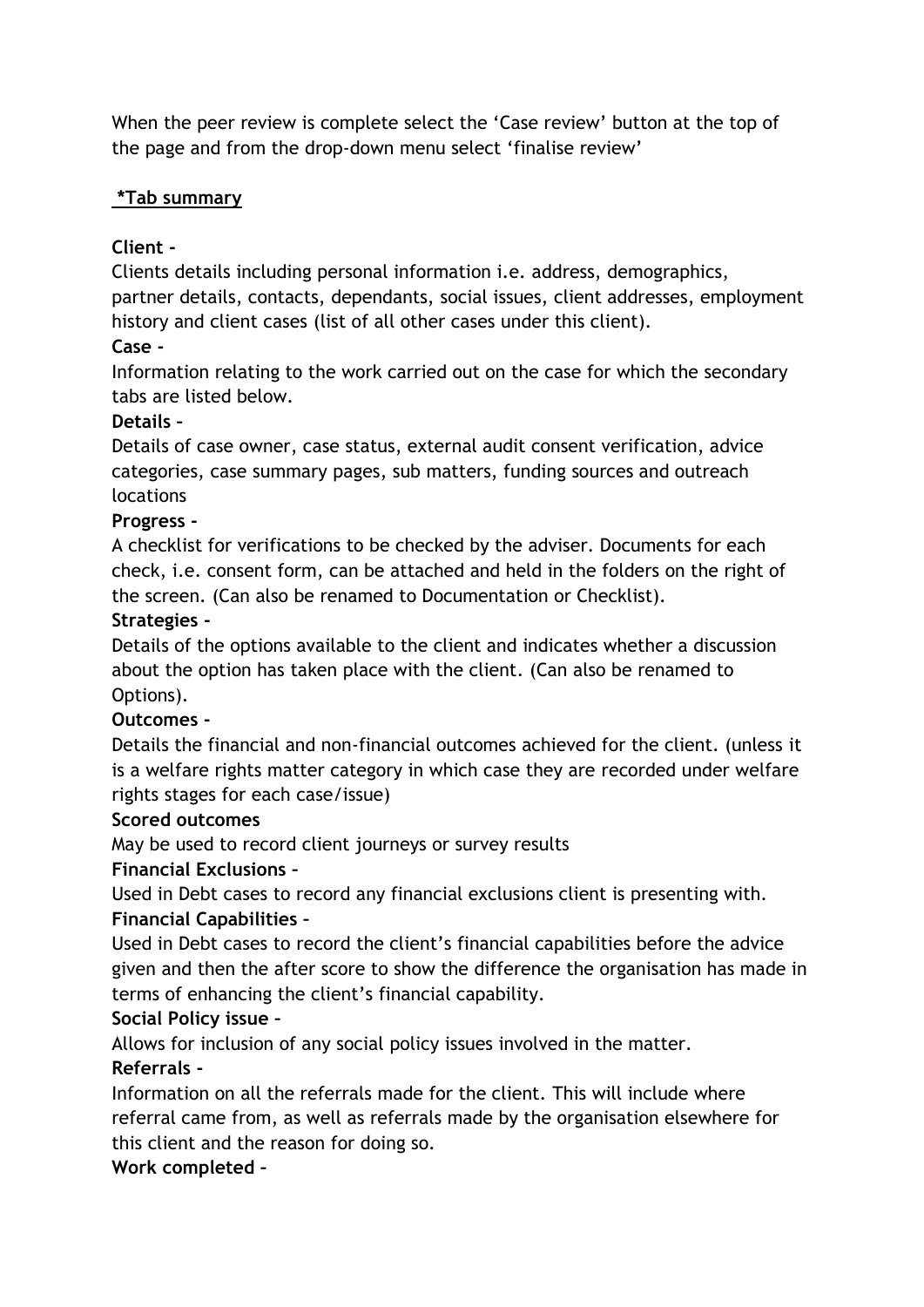List of work carried out on the particular case. This is generally where notes/work is added both as an individual work/note item and a work/note package.

It will show time spent on the item, by adviser, funder, location and work type. **Letters –**

Any letter sent to the client for this case via AdvicePro standard letter templates will be held here.

## **Diary -**

Key dates, tasks and appointments for case files.

If none are shown immediately select 'show completed key dates, task or appointments' and these will then appear.

## **Welfare Rights Stages –**

This is where the benefit stages are held, from **Benefit check stage**, to proceeding to **Claim stage**, to **Mandatory Reconsideration or Review stage** to **Appeal stage**. The adviser should record in here every stage and followed by result, whether the benefit claim is refused or successful.

This is also where the financial gain will be recorded for Welfare Rights cases. Each stage and gains are recorded per benefit, so there may be multiple cases opened for this client, one for every benefit claim made or assisted with.

## **Financial Statement -**

This is visible in Debt cases to record the client's Income, Assets, Expenditure, Debts, Additional Information and Summary.

If the Agency is FCA regulated they will have entered their FCA license number which will enable the trigger figures as per the SFS (Standard Financial Statement) or CFS (Common Financial Statement/Tool)

### **Universal Credit Stages –**

This allows the service to record any Universal Credit cases they record. This tab will be used instead of Welfare Rights stages as all the elements are recorded within the same case, ie. Standard Allowance, Child Element, Disabled Child element, Childcare costs, Housing Element, Limited Capability for Work element, LC for Work Related Activity and Carers element**.**

It will still follow the same pattern in regards to Income, Summary, Benefit check stage, Claim stage, MR/Review stage and appeal stage. It just maintains all the elements within the same case, rather than separate cases for each element like Welfare Rights. (Not all agencies may be using this Matter Category) **Audit -**

Lists all reviews and audits carried out on case.

Also records the Audit trail of the case so far.

# **Case notes -**

Holds all notes that have been entered anywhere on this case, including work completed items.

The option to view notes across all cases is also available here, which will allow you to view all the notes regardless of what case you are in for the client.